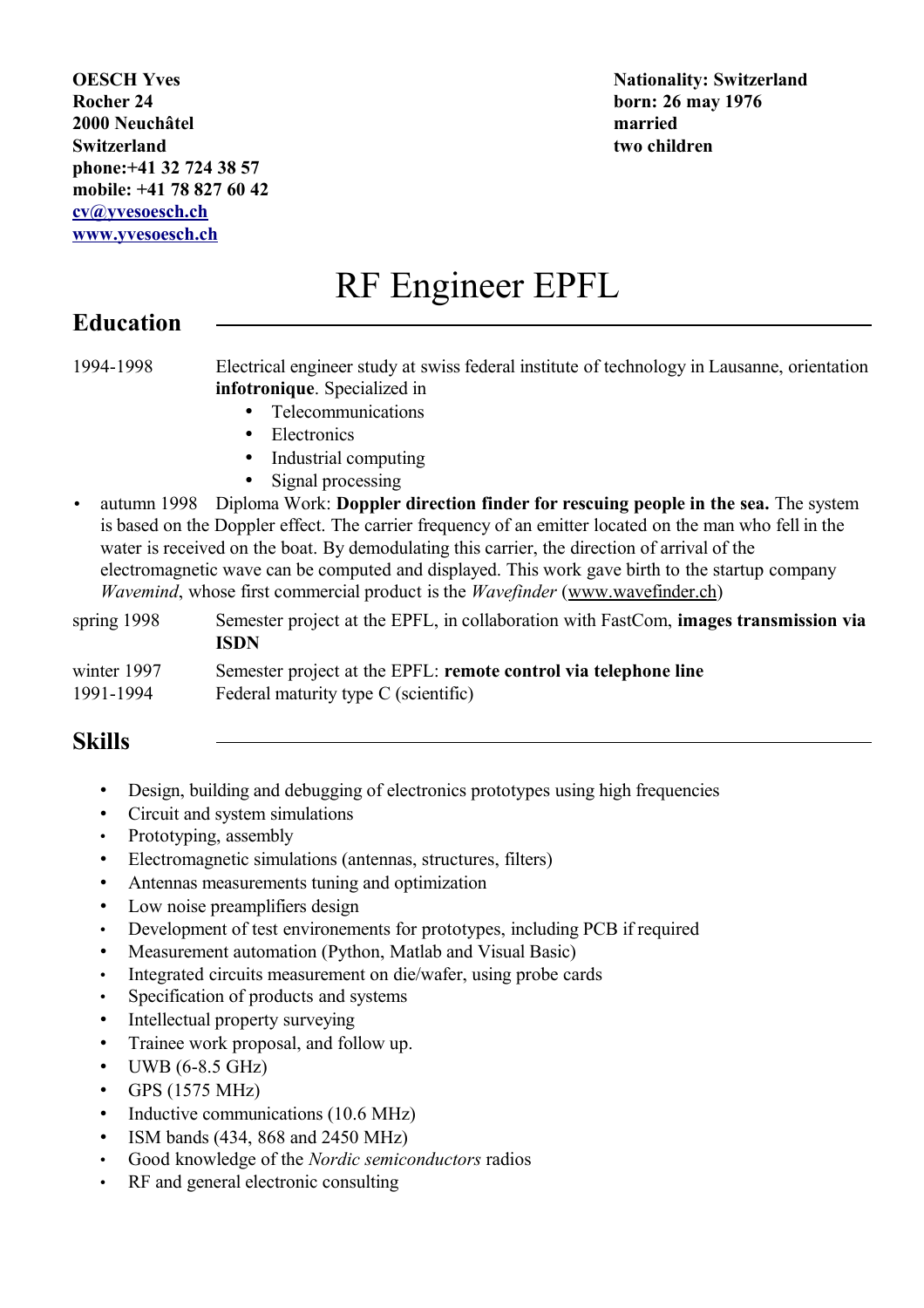### **Professional experience**

| $2007 - $   | Employee of <i>Phonak Communications</i> in Morat / Murten as "Senior RF Engineer".<br>Contribution on the development of HF stages of remote control and a multimedia hub<br>for hearing aid interfacing at 10.6 MHz. Development of an UWB channel measurement<br>setup (6-8.5 GHz). Internal support for 2.4 GHz system definition, development and<br>antenna design. Patch antennas amd ultra miniaturized antennas for ear-level receivers.<br>Remote controls design at 434, 868 and 2450 MHz. Contribution to the design of an<br>ASIC transceiver at 2.4 GHz. |
|-------------|------------------------------------------------------------------------------------------------------------------------------------------------------------------------------------------------------------------------------------------------------------------------------------------------------------------------------------------------------------------------------------------------------------------------------------------------------------------------------------------------------------------------------------------------------------------------|
| 1999 - 2006 | Employee of The Swatch Group Research and Development, divison Asulab in Marin<br>(Neuchâtel), central research and development laboratories of the Swatch Group. Took<br>part in different R&D projects, such as GPS Watch, PDA Watch with wireless<br>connectivity, GSM Watch and smart vehicle key with RF transmission and RF-ID<br>module. Frequency band used: 433-1800 MHz mainly                                                                                                                                                                               |
| autumn 1994 | Full time work during 2 months at Siemens-Albis in Bern, computer installation and<br>customer support, task automation with Word and Excel macros.                                                                                                                                                                                                                                                                                                                                                                                                                    |
| spring 1994 | Introductory course: <i>Lonza</i> . Introduction to organic chemistry. Analysis of the PP<br>vitamin using high performance liquid chromatography. This work was organized by the<br>foundation "Science call young people".                                                                                                                                                                                                                                                                                                                                           |
| summer 1993 | Introductory course: Téléphonie SA in Lausanne: cables installation for computers and<br>telephones, work at the inventory.                                                                                                                                                                                                                                                                                                                                                                                                                                            |
| spring 1993 | Introductory course in an electrical engineer bureau: <i>Perrin-Spaeth</i> in Lausanne: First<br>contact with CAD and technical drawing, meetings and visit of building site.                                                                                                                                                                                                                                                                                                                                                                                          |
| summer 1992 | Introductory course at the central computing service of the EPFL, familiarization with<br>supercomputers, telecommunications networks and PC installation.                                                                                                                                                                                                                                                                                                                                                                                                             |
|             |                                                                                                                                                                                                                                                                                                                                                                                                                                                                                                                                                                        |

Different experiences in the enterprise owned by my family (*Chaussures Gillon-Rey SA*): articles handling, inventory management, internal customer computer support and consulting.

<u> 1980 - Johann Barn, fransk politik amerikansk politik (</u>

| Date                    | Course title                              | <b>Organizer</b> , location     |
|-------------------------|-------------------------------------------|---------------------------------|
| $10-14$ march 2008      | Electromagnetic schielding                | CEI, Davos                      |
|                         | engineering for wired and wireless        |                                 |
|                         | communications and electronics            |                                 |
| $25-26$ september 2006  | <b>ION GNSS Tutorials</b>                 | Navtech, Fort Worth             |
| 17-21 october 2005      | Antennas for communications               | CEI, Barcelona                  |
| 10-14 march 2003        | Antenna measurements techniquesCEI, Davos |                                 |
| $9-14$ february 2003    | $\text{ISSCC } 2003$ conferences +        | <b>ISSCC, San Fransisco</b>     |
|                         | tutorials                                 |                                 |
| 24-28 september 2001    | Wireless measurements                     | CEI, Dublin                     |
| $ 10-14 $ july 2000     | <b>RF Circuit design for Wireless</b>     | Mead Education, Lausanne (EPFL) |
|                         | communications                            |                                 |
| 19-20 october 1999      | International Workshop on low             | Mead Education, Lausanne (EPFL) |
|                         | power IC's                                |                                 |
| $ 13-14$ september 1999 | Navtech Seminars                          | Navtech, Nashville              |
|                         | (different GPS courses)                   |                                 |

### **Most important followed courses**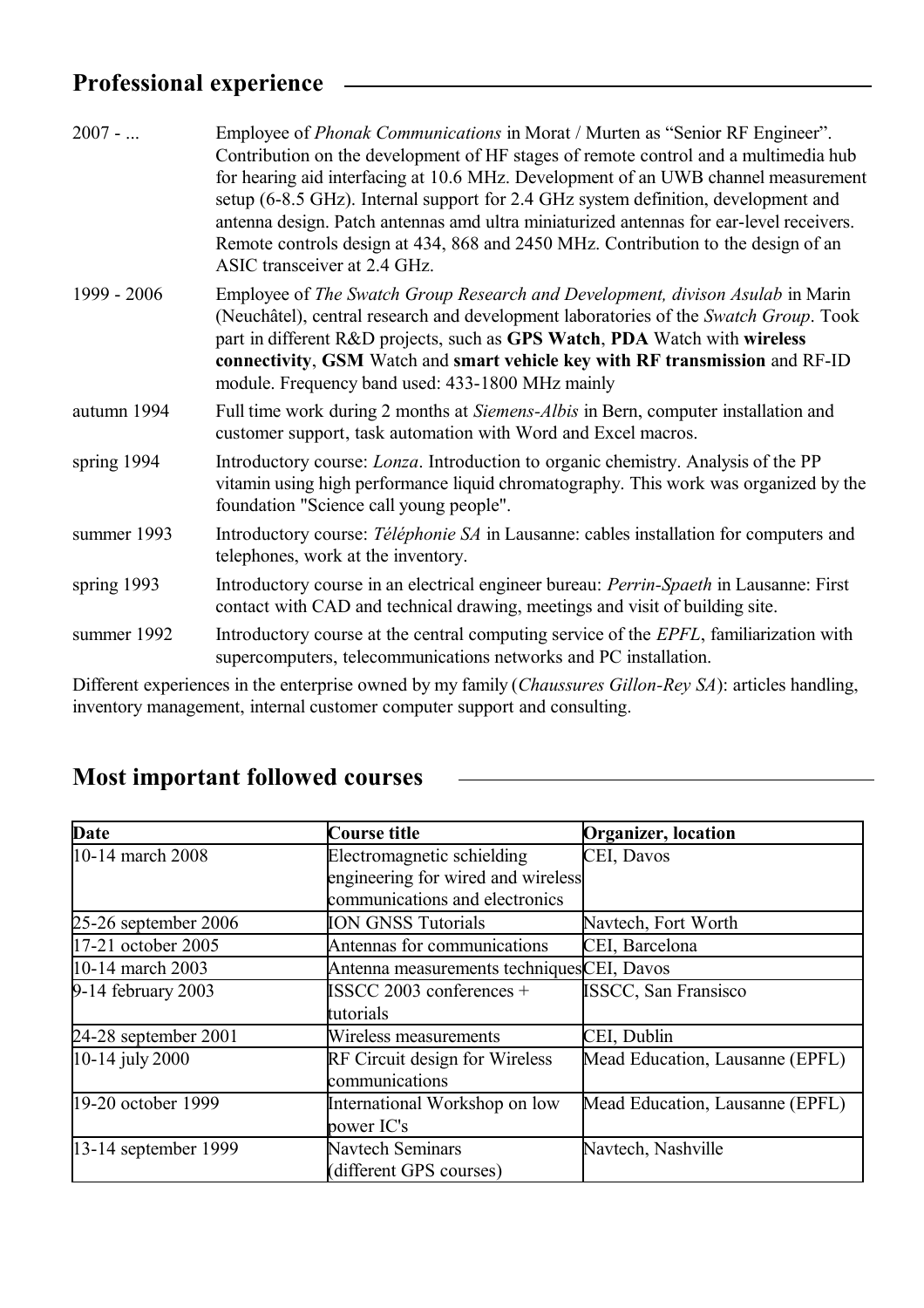# **Patents**

(Source : European patent office, 21.4.2011)

| <b>Title</b>                                                                                                                                                                                                             | <b>Publication number</b> | <b>Publication</b><br>Date | Inventor(s)                                                                                                                                                                              |
|--------------------------------------------------------------------------------------------------------------------------------------------------------------------------------------------------------------------------|---------------------------|----------------------------|------------------------------------------------------------------------------------------------------------------------------------------------------------------------------------------|
| HEARING ASSISTANCE SYSTEM AND<br><b>METHOD</b>                                                                                                                                                                           | WO2011015675<br>(A2)      | $2011 - 02 - 10$           | <b>OESCH YVES [CH]</b><br>RICHARD CLAUDE [CH]<br><b>JOST TIMOTHEE [CH]</b><br><b>SECALL MARC [CH]</b><br><b>SCHMID CHRISTOPH [CH]</b><br>PLATZ RAINER [CH]<br><b>DIJKSTRA EVERT [CH]</b> |
| METHOD OF DETERMINING A POSITION<br>OF A LOW-POWER RADIOFREQUENCY<br><b>SIGNAL RECEIVER</b>                                                                                                                              | WO2009071468<br>(A1)      | 2009-06-11                 | ETIENNE JEAN-DANIEL<br>[CH]<br><b>OESCH YVES [CH]</b>                                                                                                                                    |
| RADIO-FREQUENCY SIGNAL<br>FREQUENCY CONVERSION DEVICE FOR<br>A LOW POWER RF RECEIVER                                                                                                                                     | <b>HK1076546 (A1)</b>     | 2009-06-19                 | ZELLWEGER EMIL<br><b>OESCH YVES</b><br><b>IMFELD KILIAN</b><br><b>FARINE PIERRE-ANDRE</b>                                                                                                |
| ADAPTER FOR PORTABLE ELECTRONIC<br><b>INSTRUMENT AND TRANSMISSION</b><br>SYSTEM BETWEEN THESE TWO<br><b>ELEMENTS</b>                                                                                                     | <b>HK1075304 (A1)</b>     | 2010-04-09                 | <b>FERRI YVAN</b><br><b>OESCH YVES</b>                                                                                                                                                   |
| PORTABLE ELECTRONIC INSTRUMENT                                                                                                                                                                                           | <b>HK1075303 (A1)</b>     | 2010-04-23                 | <b>OESCH YVES</b><br>ETIENNE JEAN-DANIEL<br>ZELLWEGER EMIL<br><b>FERRI YVAN</b>                                                                                                          |
| WIRELESS DATA COMMUNICATION<br>DEVICE AND COMMUNICATION<br>SYSTEM INCLUDING SUCH A DEVICE                                                                                                                                | <b>HK1066110 (A1)</b>     | 2010-07-16                 | <b>OESCH YVES</b>                                                                                                                                                                        |
| PATCH AERIAL INCLUDED IN WRIST<br><b>WATCH</b>                                                                                                                                                                           | JP2005077414 (A)          | 2005-03-24                 | <b>CASAGRANDE ARNAUD</b><br><b>OESCH YVES</b>                                                                                                                                            |
| <b>APPARATUS FOR WIRELESS</b><br>TRANSMISSION OF INFORMATION AND<br><b>COMMUNICATION SYSTEM</b><br><b>COMPRISING SAID APPARATUS</b>                                                                                      | EP1420524 (A1)            | 2004-05-19                 | <b>OESCH YVES [CH]</b>                                                                                                                                                                   |
| RADIOFREQUENCY SIGNAL RECEIVER<br>WITH MEANS FOR IMPROVING THE<br><b>RECEPTION</b>                                                                                                                                       | <b>HK1051574 (A1)</b>     | 2008-04-25                 | YVES OESCH<br>ANNE MONTHEARD<br>PIERE-ANDRE FARINE                                                                                                                                       |
| RADIO FREQUENCY SIGNAL RECEIVER<br>WITH MEANS FOR CORRECTING THE<br>RADIOFREQUENCY SIGNAL RECEIVER<br>WITH MEANS FOR CORRECTING THE<br>AFFECTS OF MULTIPATH SIGNALS, AND<br>METHOD FOR ACTIVATING THE<br><b>RECEIVER</b> | <b>HK1051573 (A1)</b>     | 2008-10-31                 | <b>OESCH YVES</b><br>MONTHEARD ANNE<br><b>FARINE PIERRE-ANDRE</b>                                                                                                                        |